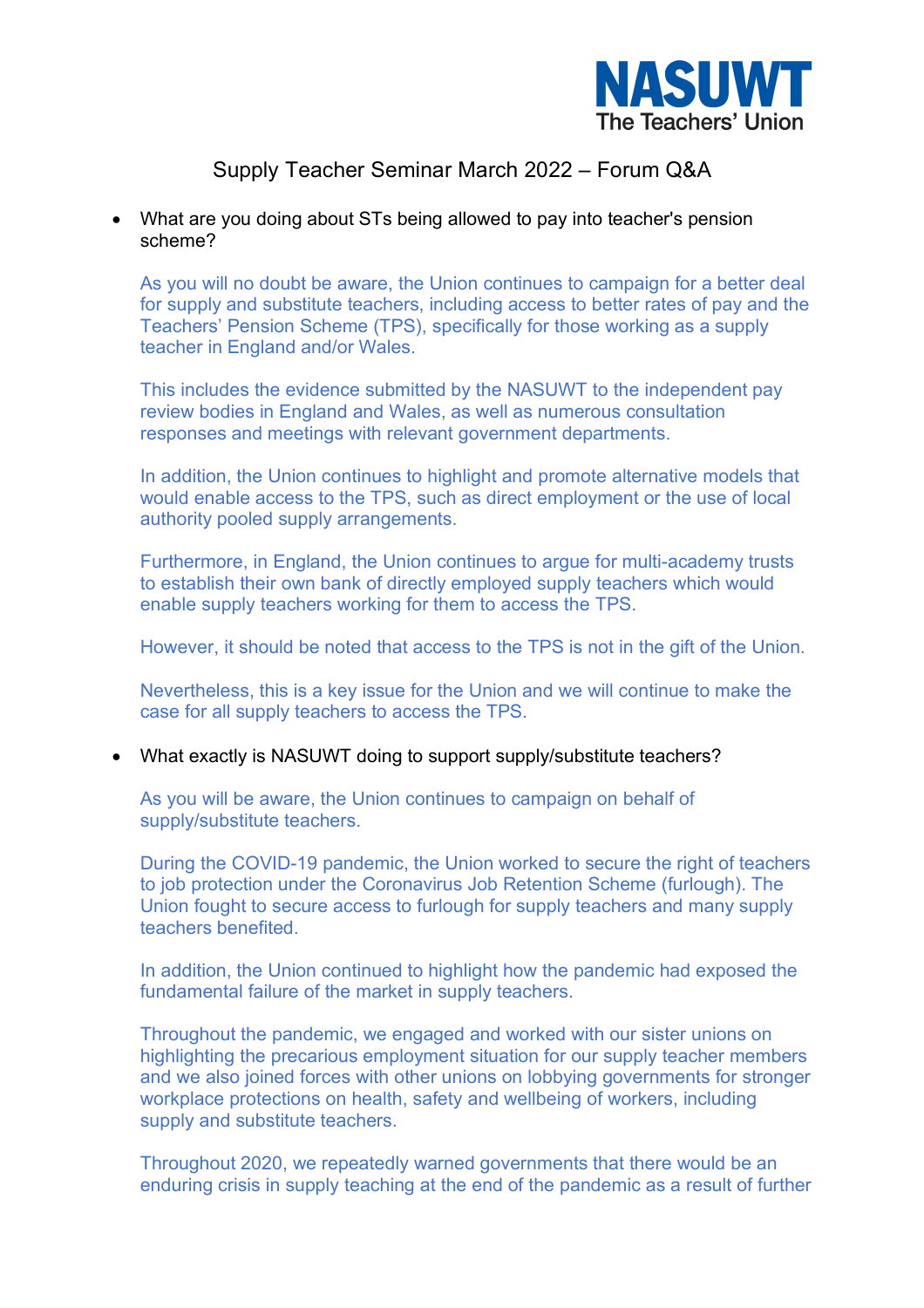

mistreatment of supply teachers, who been dealt a double blow of a lack of employment opportunities and access to furlough pay.

The Better Deal for Supply Teachers and Supply Justice Campaigns called on the government to end the daily mistreatment of supply teachers, who face a race-to-the-bottom on pay, exploitation and poor working conditions.

The NASUWT highlighted how this mistreatment, which disproportionately affects black teachers, women and disabled supply teachers, results in systemic and institutional discrimination as a result of teachers with particular protected characteristics being more likely to be employed on less favourable conditions.

The Union had remained resolute on the need for government to end the exploitative market in teacher supply, as we continue to oppose the use of unethical supply agencies and fight for a national pay and conditions framework for all supply teachers, with guaranteed access to continuing professional development, sick pay and redundancy and automatic rights to enrol in the Teachers' Pension Scheme.

Furthermore, as referenced above, the Union has continued to highlight and campaign for supply teachers' remuneration in submissions to relevant pay review bodies.

The Union has continued to press local authorities and academy trusts in England to establish direct supply teacher workforces who would be employed in accordance with national, or academy trust, terms and conditions (overwhelmingly the School Teachers' Pay and Conditions Document (STPCD)).

In Northern Ireland, the Union was able to secure an agreement that teachers on long-term supply would not be treated differently to full-time staff and would receive pay for the period they were engaged to work – even if the school had to close.

In Wales, the NASUWT has been involved in authoring a Wales TUC letter calling for all supply teachers to be brought under the terms of the School Teachers' Pay and Conditions (Wales) Document (STPC(W)D).

Following the work of the NASUWT and others, the Co-operation Agreement for the Welsh Government specifically references the situation for supply teachers.

In addition, the Union has called for strengthening of the National Procurement Service (NPS) framework, particularly when the current one expires, to provide better terms and conditions for supply teachers working in Wales.

In Scotland, the NASUWT has campaigned for the Scottish Government to better support supply teachers, including reinstating the SNCT Supply Teachers Job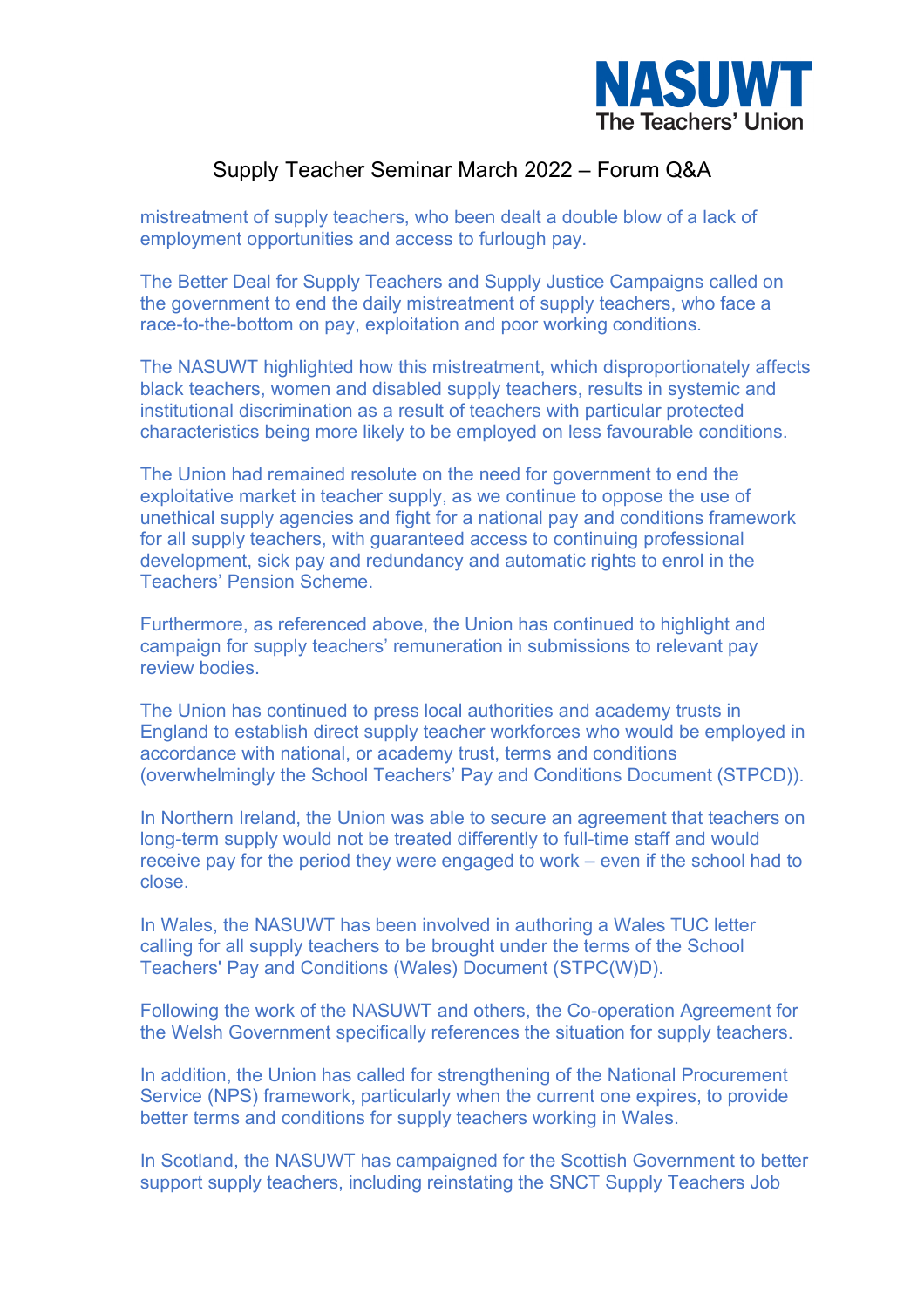

Retention Scheme, as well as issuing further advice and guidance to employers for the utilisation of supply teachers.

In response, the Deputy First Minister confirmed his expectation that all teachers available, including supply teachers, should be in the process of being employed to support education recovery, something that has been reinforced to the Convention of Scottish Local Authorities (COSLA).

Finally, the Union also continues to provide advice and guidance, as well as support, to supply and substitute teachers through individual casework, including, where necessary, financial support through benevolence casework.

• What are you doing about the finders fees charged by agencies deterring schools from employing us when our long term post becomes available as a member of staff at their school. I've lost out on 5 jobs now!

The Union continues to spotlight the issue of excessive finder's fees and how these prevent some supply teachers from being permanently employed at a school or college when undertaking an assignment.

It is important to note that school leaders also have a part to play in ensuring they read the small print when procuring supply teachers in order to drill down the costs of procuring supply teachers through employment agencies.

The NASUWT maintains that school leaders should be looking at both commission and finder's fees on a regular basis, including with school governors, where appropriate.

The Union would also support such issues forming part of an agenda item at local meetings with local authorities and/or academy trust schools, including those related to school funding.

• A question about the Supply Teachers Pay Scale. Please advise with the most updated pay scale for 2021 to 2022. I noticed that there was a difference in figures. I wish to approach my agency with the most updated figures. Do you mind sharing the link?

The most up-to-date pay scales for supply teachers working in England and/or Wales can be found at:

- https://www.nasuwt.org.uk/advice/supply-teacher/supply-teachers-pay/supplyteachers-pay-england.html;
- https://www.nasuwt.org.uk/advice/supply-teacher/supply-teachers-pay/supplyteachers-pay-wales.html.